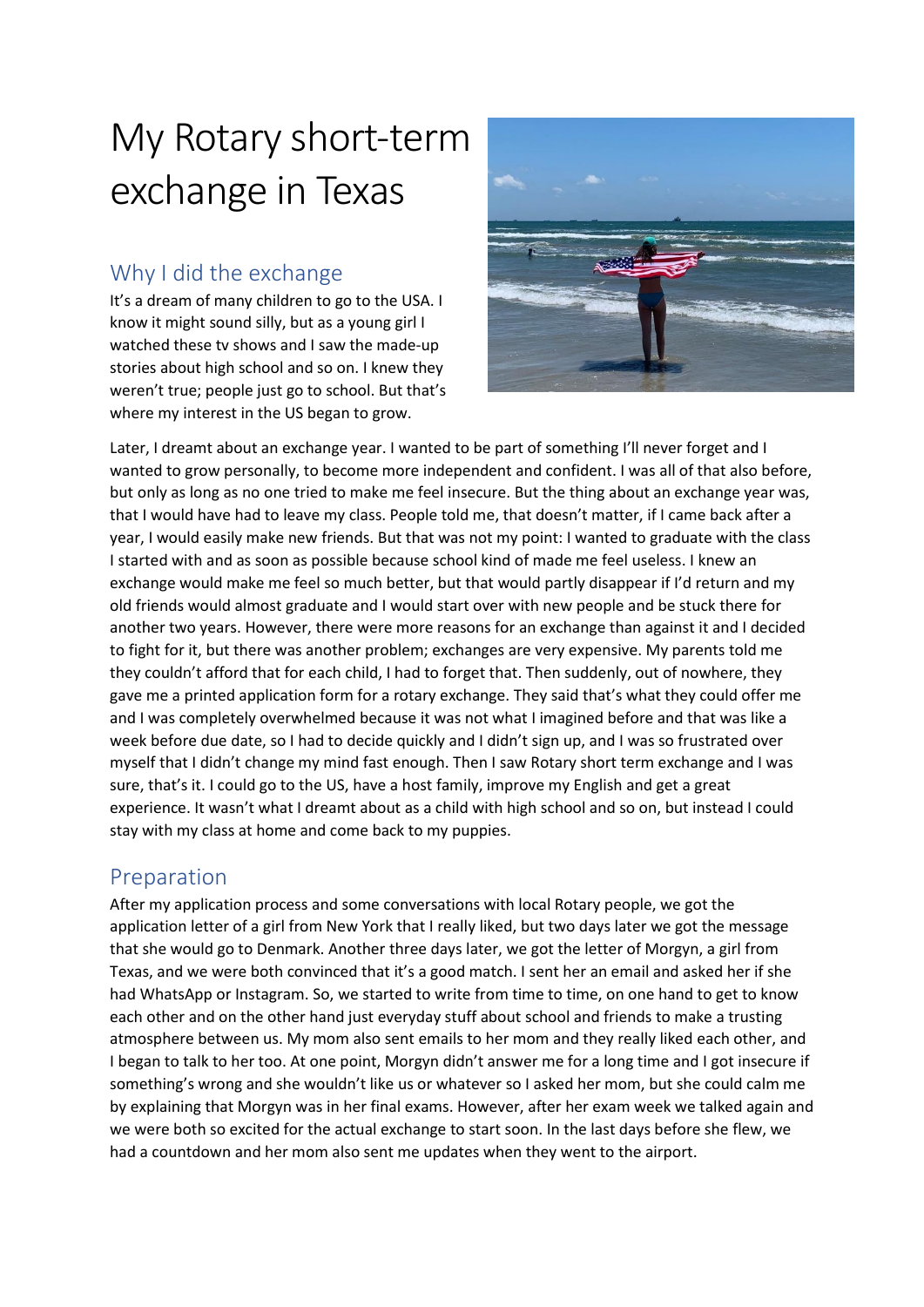#### Morgyn in Switzerland

On June 17<sup>th</sup>, my mom, my 7-year-old brother Roman and I went to the airport in Zurich. When Morgyn finally arrived, Roman waved a swiss flag with her name on it. We took her to a restaurant at the airport before we went to Bern by train. She was already impressed by the environment and by the way our trains work. I had to go to school in the afternoon for one of my final exams while she went home with my mom and could arrive and got showed around. We shared my room and I put her a letter on her bed in advance to welcome her. I was home a few hours after her, we ate and then she could sleep out her jetlag. The next day she stayed home, and my parents were with her on the farm, which she really enjoyed, and the next day and the following last two weeks before summer break, she



came to school with me. We agreed on that before she came here and planned the dates based on that, because I only have five weeks off and she has three months. My school was very helpful and liked her joining us. Morgyn herself loved meeting swiss people, making friends with my classmates and going to the pool or the river after school. On the weekends and then in the week of summer break she spent here, we were touristic: we went to the mountains several times because she liked it so much, we visited the Kambly, the Cailler chocolate factory and the cheese factory in Affoltern where you can see the whole process, which really impressed her. We were at the Creux-du-Van, saw the cows going to their summer place in Adelboden and went for a short hike with great view to the Männlichen. Morgyn told us over and over how she loved it all so much and we really enjoyed this time with her. Maybe except for two or three days in the first week when she was sick but first didn't tell us because she didn't want to bother us. So, we didn't know if she didn't like it here or if anything else was wrong, but with some time we could talk to her and she got treatment by a doctor because she had a strong reaction on a swiss flu. However, she got healthy again soon and we had a good time. We celebrated July  $4<sup>th</sup>$  with her, and she joined our events in the village. One day, we met a friend of her mother's friend who lives in Solothurn and she showed us around and told me about Fredericksburg, where she used to live.



She liked the activities a lot, but she also loved everyday stuff such as playing Ligretto, being with my grandmother who she called adventure grandma because she joined our 5 a.m. hike and such, playing with Roman in the pool and so on. We also took her to our secret swimming spot or had a barbeque in the forest with our cousins. And she fell in love with swiss food: Fondue, which we did in the garden over the fire, Rivella, Pepita, Cordon Bleu, Biberli, Pombears, dried sausage of our beef, Spiegeleier which she didn't know that way before, and much more.

Some days before we left for Texas, we had a sleepover at my best friend's house with some school friends. It was great how Morgyn connected with them, we had so much fun. It was so

neat how everyone suddenly spoke English, and when we accidently switched to German, Morgyn would ask and someone would explain and so she learned some German too. Also, Roman who didn't know any English before, started talking to her with English numbers, some words that are similar in both languages and some other basic words. And when they didn't understand what the other one was saying, Morgyn used to take out her phone and talk to google translate, give it to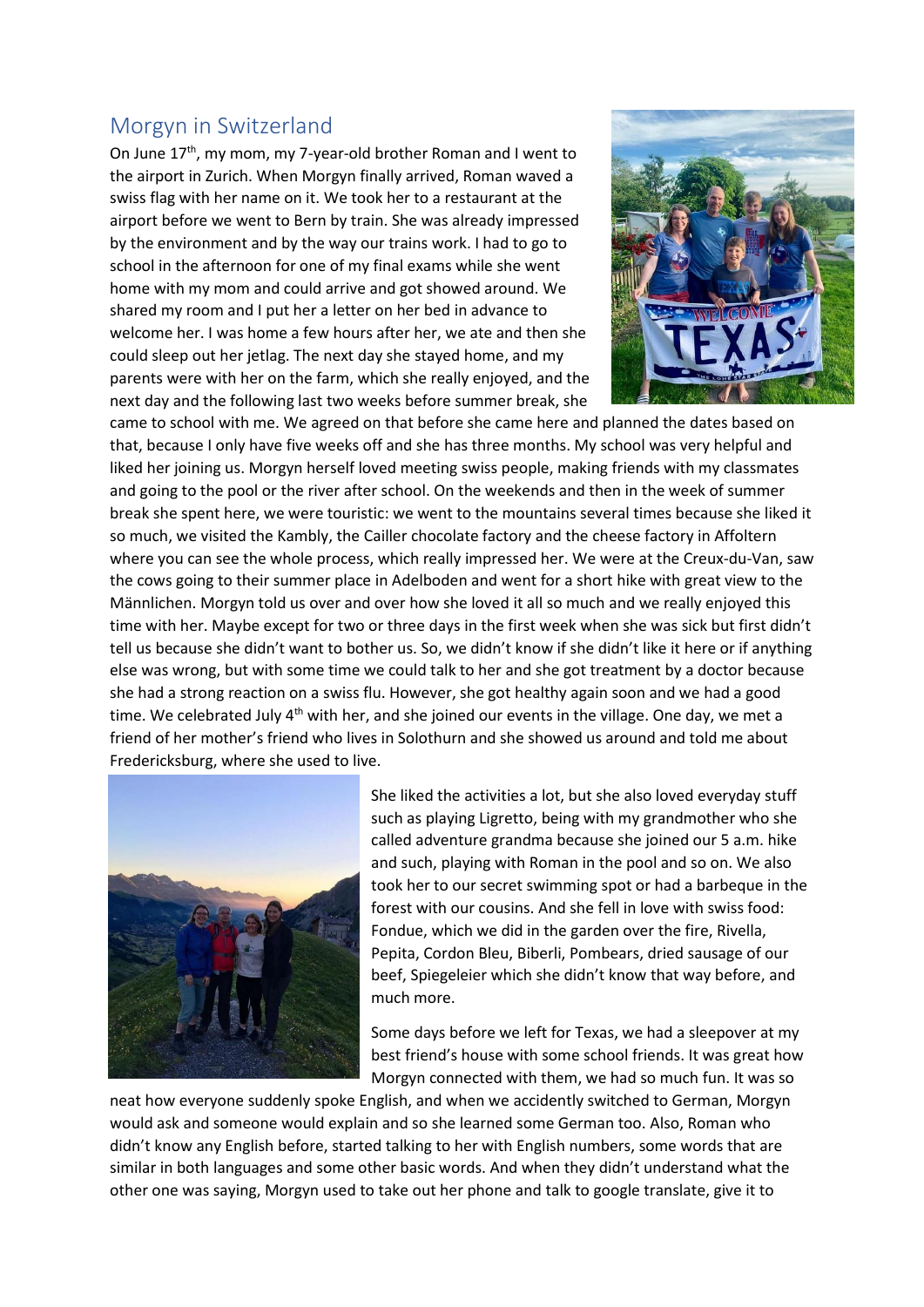Roman to listen and answer and then let the device translate his answer for her. Sometimes it was funny for us to hear the translator saying weird stuff, but then we all learned from it. However, we would always find a way to communicate and have a good time.

#### Here we go!

On July 15<sup>th</sup>, we all went to the airport of Zurich. Morgyn was very sad about the Goodbye but I was incredibly excited. We flew to New York and then to Austin and got welcomed by Danielle and Michael, her parents. I was shocked about the heat when I left the airport building, it was so different than the heat wave at home because the air was so sticky. I remember that salty smell, it felt so great starting this adventure. After all in all 24 hours of travel, we finally arrived in Luckenbach, Texas, my new second home.

We didn't have a jetlag thanks we arrived at night. Morgyn and Danielle showed me around in the morning. After two days I got to meet Jace, Morgyn's little brother, who returned from a trip with their uncle. He's had a bad experience with an exchange student before, so he wasn't very excited at that moment, but we actually grew close. He took me fishing and once we caught one, their uncle helped us cutting it so we could eat it later. Morgyn and I did spend much time with her friends. The first days were hard for me to catch up with the English even though I was a good English student at

school. But I got used to it and asked whenever I couldn't figure out the meaning of a word by the content, I just got tired fast. It was so nice when the family invited some friends for a party to introduce me. It seemed strange to me to invite grandparents, friends of the parents with their kids and friends of the kids to the same party, but it was awesome how they all found their place and welcomed me with open arms. We all ate together, and everything was very unformal and uncomplicated, we didn't have to sit down at the table, just take some food in the kitchen and stand somewhere or find a place to sit at the table, on the couch or outside. I love that atmosphere. One evening, they took me to the Luckenbach dance night. I thought I was in a movie. People wore boots and some men wore cowboy hats, a country band was playing, and everyone was dancing. Morgyn's grandpa Steve showed me how to dance, that was fun. And when I sat down, he went up to the band and the front singer introduced "a friend from far away", and I had to dance with them again. I met the whole family, we ate lunch at grandma's, we visited the other grandmother at the home and we talked about Switzerland with her, because it always was her dream to come here. We had these parties I talked about, also on august  $1<sup>st</sup>$  which we

> celebrated traditionally swiss, we went to the river and to family activities, also to church, we were in San Antonio, at horse





races, a rodeo, at her college and she even took me to her former high school because she knew it's always been my dream. That was awesome. And I liked the open people everywhere. I was also invited to a baseball game and Jace caught a ball for me. And Danielle even organized a trip down to the ocean in Corpus Christi with a friend of Morgyn and with the grandparents. We did visit tourist attractions that